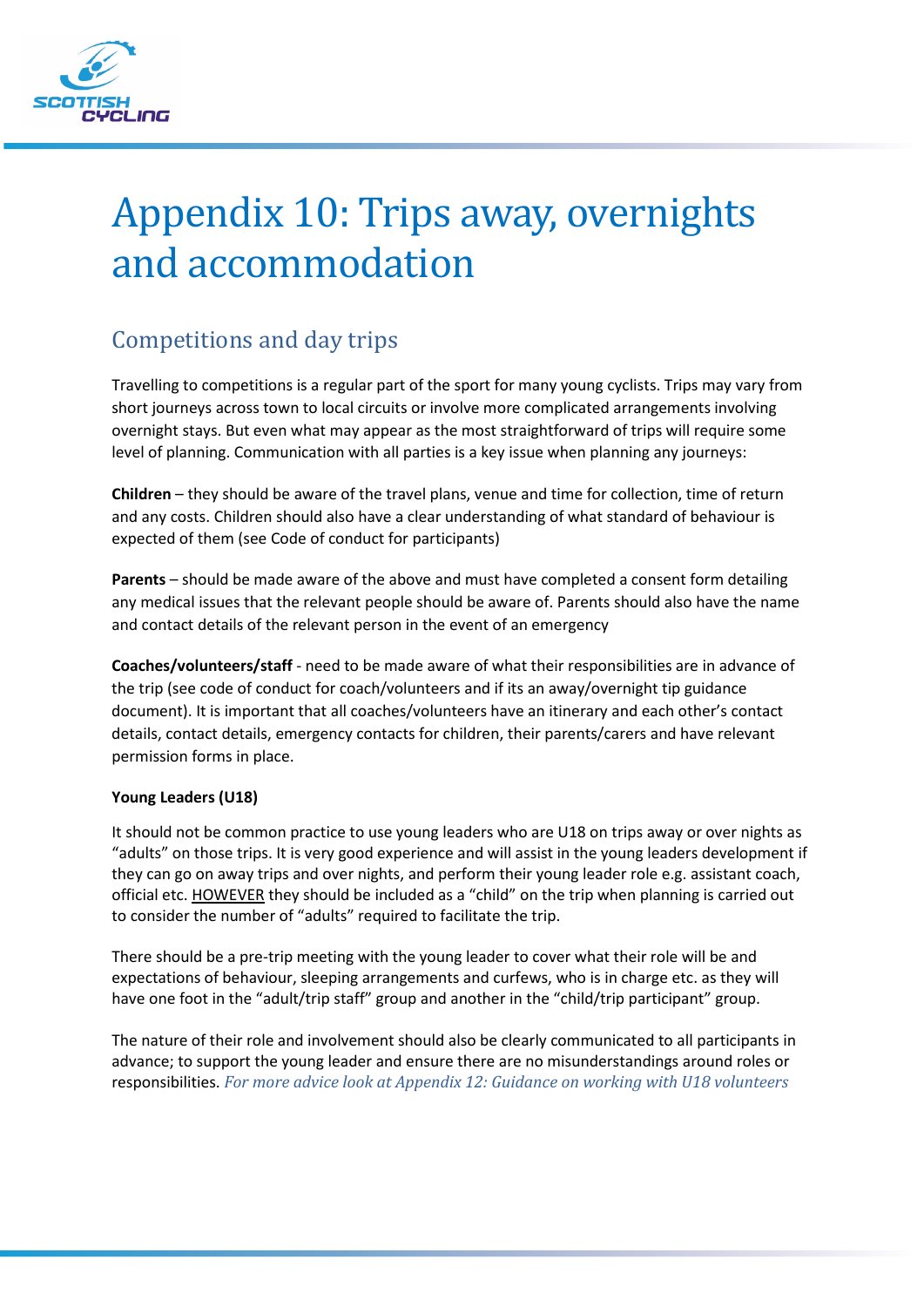

# Overnight Trips/ Accommodation

The club Wellbeing Protection Officer (WPO) will not always be present on trips away, it is however, important that they are consulted in the planning process. This is to ensure that all appropriate provisions have been made within the trip plan to provide for the safety and wellbeing of children whilst away from home.

There should be procedures in place to manage an emergency situation; this should include the appointment of a Team Manager to act as the wellbeing and protection lead on the trip as well as a Home Contact (generally the main club's wellbeing and protection officer) that can be contacted during the trip for support and advice.

## Before the Trip

#### Identify Clear Staffing Roles for the Trip

Those in charge of the group will be responsible for the safety and wellbeing of children in their care. The recommended roles for trips away including particularly if they involve an overnight stay are as follows:

- Team Manager (generally the designated wellbeing and protection lead for the trip)
- **Coaches**
- Helpers/Chaperones

#### Risk Assessment

Potential areas of risk should be identified at the planning stage through a risk assessment. A risk assessment is legally required and should be recorded in writing. Safeguards should be put in place to manage the risk, where appropriate. Risk assessing should be an on-going process throughout the trip as groups often find themselves in unexpected situations.

#### Travel Arrangements

For local travel and day trips please refer to the Guidelines for transporting Children, published above.

#### Trips abroad

If the trip involves travel abroad, ensure that those in charge are aware of local emergency procedures and how to deal with concerns about the wellbeing of children. Children and adults should be informed of any local customs and regulations. In addition, organisers must ensure there is adequate and relevant insurance cover (including travel and medical insurance). Information on travel insurance provided by British Cycling can be found [here.](https://www.britishcycling.org.uk/travelinsurance)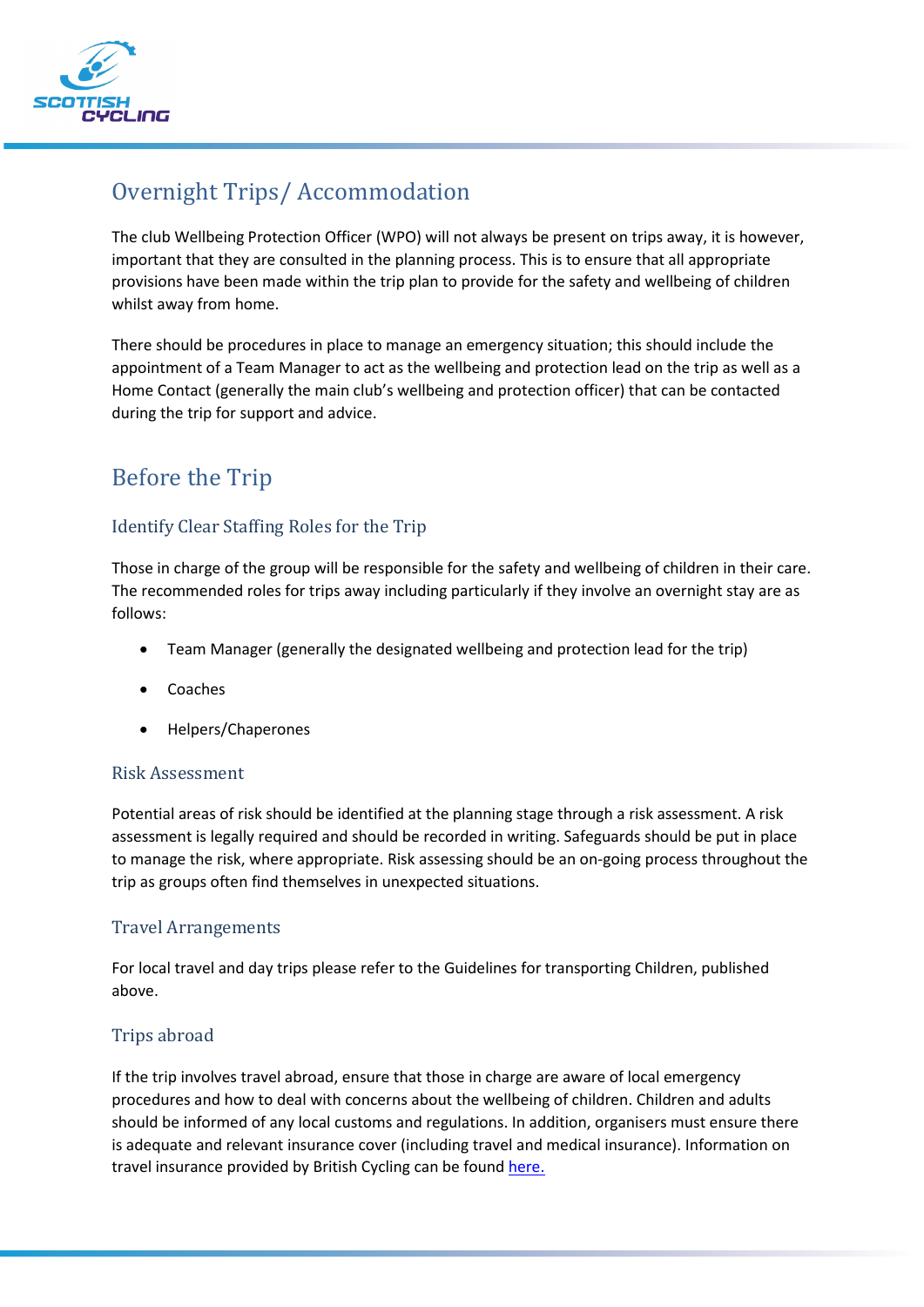

#### Adult to Child Ratios

Trips should be planned to involve **at least two adults,** (preferably one male and one female). The guidelines on adult to child ratios, published above, will inform an assessment of the numbers of adults required to safely supervise the group.

#### Overnight stays

A minimum ratio of 1 adult per 10 athletes for over 11's - However a minimum of 2 people (one male and one female) is required.

All non-coaching - adults on a trip should have a PVG and have attended the Child Wellbeing and Protection in Sport (CWPS) training within the last 3 years.

Adults responsible for managing the trip should be recruited in line with the Safe Recruitment Guide for volunteers/staff in regulated work with children. All adults should agree to abide by the Club's and Scottish Cycling's Child Wellbeing & Protection, procedures and relevant code(s) of conduct.

#### Accommodation

Organisers should find out as much as possible in advance about the venue/accommodation. Wherever possible, a visit is useful to help identify any practical issues, which can be addressed in consultation with children and their parents.

Check the health & safety policies of any accommodation and the security and suitability of sleeping arrangements to allow supervision and access in case of emergency.

Sharing arrangements should be appropriate in terms of age and gender. Parents/carers and children should be consulted in advance about arrangements where possible. Some residential facilities offer dormitory sleeping arrangements where leaders may be required to share with children. In such circumstances, organisers must ensure that at least two adults who have been recruited and selected using the recommended procedure are present, preferably one male and one female, and that such arrangements have been discussed and agreed with children and parents in advance.

In some circumstances, older children may be required to share rooms with senior athletes (i.e. over 18s). If this is necessary, it should be discussed and agreed in advance with the young person and the parents (where appropriate and practicable). The young people involved should also be aware of whom they should speak to if they have any worries or concerns during this time.

#### Exchange Visits/Hosting

Before departure, make sure there is a shared understanding of the standards expected during home stays between the club, host organisations/families, parents/carers and children themselves. Put in place arrangements for the supervision of children during the visit. When a club is assigning a host family, they should be appropriately vetted. The PVG Scheme or equivalent police check should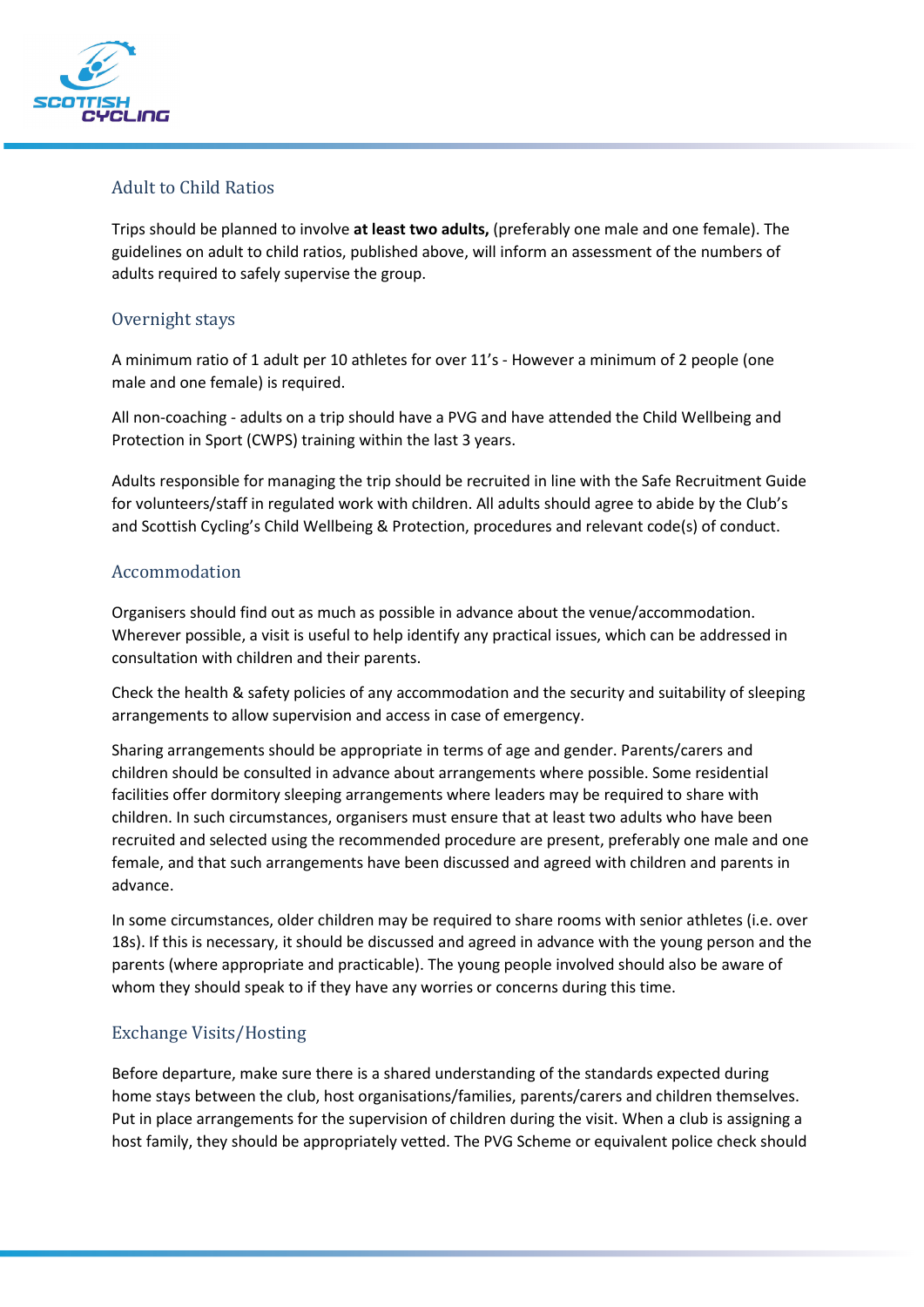

utilised and references thoroughly checked. Organisers, parents/carers and children should all be provided with a copy of emergency contact numbers.

Children should be aware of who they can talk to if problems arise during the visit. Daily contact should be made with all children by the group leader to ensure they are safe and well.

#### Residential at a facility/centre

Organisers should check for the following when booking a residential facility: Facilities should:

- Be appropriately licensed.
- Have adequate and relevant insurance cover.
- Have a policy on the protection of children.
- Have Health and Safety policy and procedures.
- Have adequate security arrangements.
- Have staff that are vetted, qualified and trained.

Organisers should ensure there is adequate supervision of the group for the duration of the stay, particularly when the facility is being shared with other groups.

#### Involving Parents/Carers

A meeting with parents/carers to share information about the trip, answer questions and make joint decisions is recommended. A Code of Conduct with consequences for unacceptable behaviour should be agreed in advance.

Parents/carers must complete a relevant consent form and provide emergency contact details.

In the event of an emergency at home during the trip, parents/carers should be encouraged to contact the group leaders in the first instance so that arrangements can be put in to place to support the child.

#### Free time

Organisers must ensure that arrangements are in place for the supervision and risk assessment of activities during free time. Children must not be allowed to wander alone in unfamiliar places.

## During the trip

#### General Behaviour

Group leaders should have clear roles and responsibilities. They should not be over familiar with children and must remember that they are always in a position of trust. The use of alcohol and/or